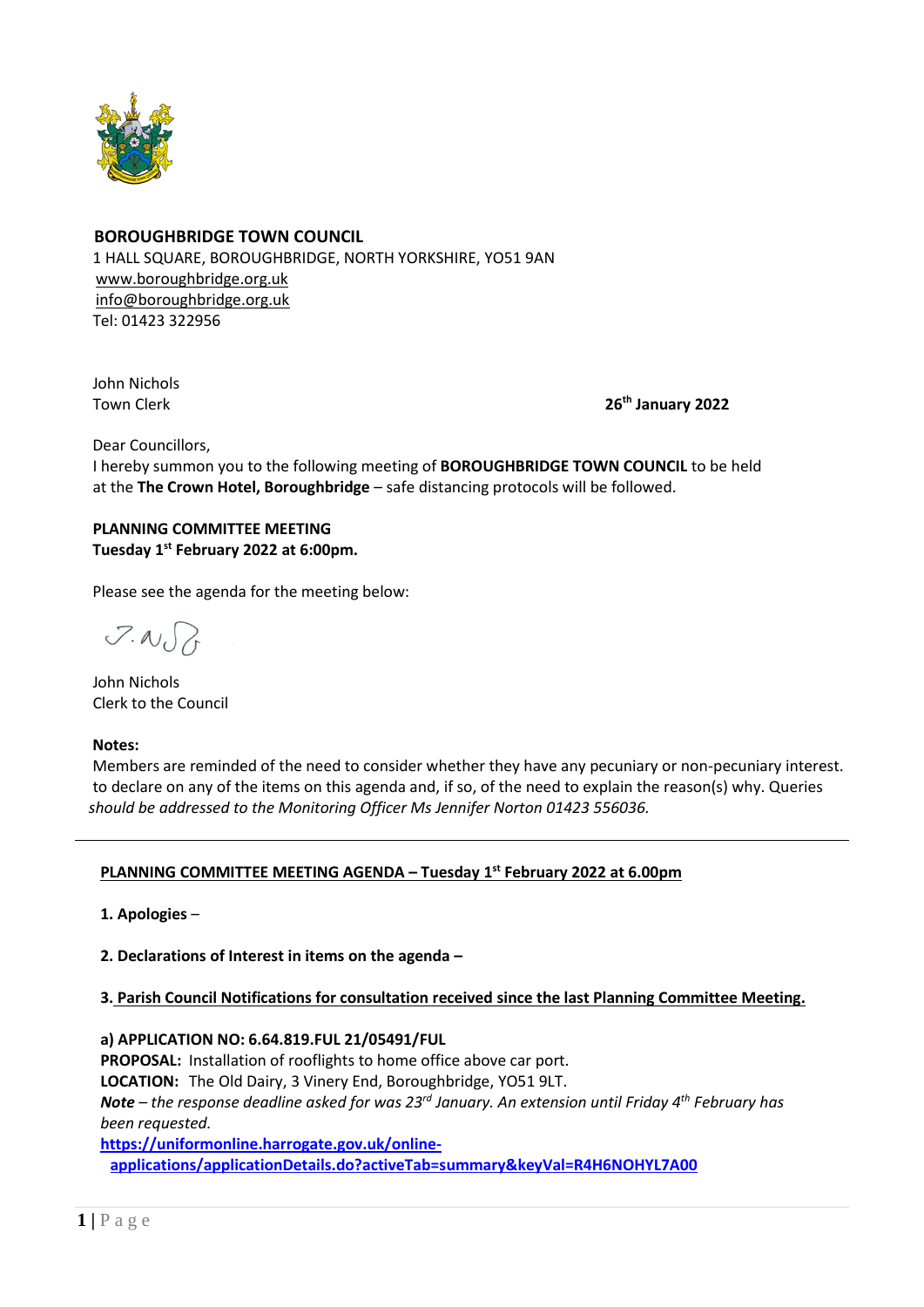## **b) APPLICATION NO: 6.64.459.G.FUL 21/05555/FUL**

 **PROPOSAL:** Erection of single storey extension and alterations to fenestration.  **LOCATION:** The Coach House, Horsefair, Boroughbridge, North Yorkshire, YO51 9HP.  **[https://uniformonline.harrogate.gov.uk/online-](https://uniformonline.harrogate.gov.uk/online-applications/applicationDetails.do?activeTab=summary&keyVal=R4VYRWHY0B000)**

**[applications/applicationDetails.do?activeTab=summary&keyVal=R4VYRWHY0B000](https://uniformonline.harrogate.gov.uk/online-applications/applicationDetails.do?activeTab=summary&keyVal=R4VYRWHY0B000)**

### **c) APPLICATION NO: 6.64.77.Q.DVCON 21/05448/DVCON**

 **PROPOSAL:** Variation of Condition 5 (approved drawings) to allow alterations to drawings of planning application 16/01445/OUT, allowed on appeal under application 21/00007/NREFPP - outline application for the erection of 4 dwellings with access, appearance, layout and scale considered (Site Area 0.2 ha).

 **LOCATION:** Bell Close Farm, Minskip Road, Boroughbridge, North Yorkshire.  **[https://uniformonline.harrogate.gov.uk/online-](https://uniformonline.harrogate.gov.uk/online-applications/applicationDetails.do?activeTab=summary&keyVal=R49RZLHYL5S00)**

**[applications/applicationDetails.do?activeTab=summary&keyVal=R49RZLHYL5S00](https://uniformonline.harrogate.gov.uk/online-applications/applicationDetails.do?activeTab=summary&keyVal=R49RZLHYL5S00)**

### **d) APPLICATION NO: 6.64.50.L.DVCON 22/00152/DVCON**

 **PROPOSAL**: Variation of Condition 2 (approved plans) to allow alterations of drawings, of planning application 19/01803/FUL - conversion of 3 no. barns to form 4 no. dwellings.  **LOCATION:** Low House Farm, Aldborough, North Yorkshire YO51 9HD.  **[https://uniformonline.harrogate.gov.uk/online](https://uniformonline.harrogate.gov.uk/online-applications/applicationDetails.do?activeTab=summary&keyVal=R5PMMIHYLH800)[applications/applicationDetails.do?activeTab=summary&keyVal=R5PMMIHYLH800](https://uniformonline.harrogate.gov.uk/online-applications/applicationDetails.do?activeTab=summary&keyVal=R5PMMIHYLH800)**

#### **4. Decision Notifications received over the last month**

 **a) PROPOSAL:** Refurbishment of existing office space to include removal of an internal wall and reconfiguration of WC accommodation and welfare facilities. A new cast iron soil vent pipe and waste connection and the installation of gas flues for two new combination boilers are proposed to the rear elevation.  **LOCATION:** Peter Greenwood and Co, 17 High Street, Boroughbridge, North Yorkshire, YO51 9AW.  **GRANT LISTED BUILDING CONSENT SUBJECT TO CONDITIONS.**

 **b) PROPOSAL:** Erection of first floor rear extension.  **LOCATION:** Peel House, 30 New Row, Boroughbridge, YO51 9AX.  **GRANT PLANNING PERMISSION SUBJECT TO CONDITIONS.**

 **c) PROPOSAL:** Variation of conditions 2 (approved drawings) and 3 (materials) of planning permission 20/02141/FULMAJ - Extension of the main superstore to create a home shopping hub with delivery and click and collect service.  **LOCATION:** Morrisons, Minskip, North Yorkshire.  **GRANT PLANNING PERMISSION SUBJECT TO CONDITIONS.**

#### **5. Planning Breaches/Enforcements received over the last month**

 **a) CASE NO: 22/00019/PR15 LOCATION:** Ashdown Park, Minskip Road, Boroughbridge, North Yorkshire.  **ALLEGED BREACH:** Erection of height restriction structure.  **PLANNING REF:** 19/00220/PR15